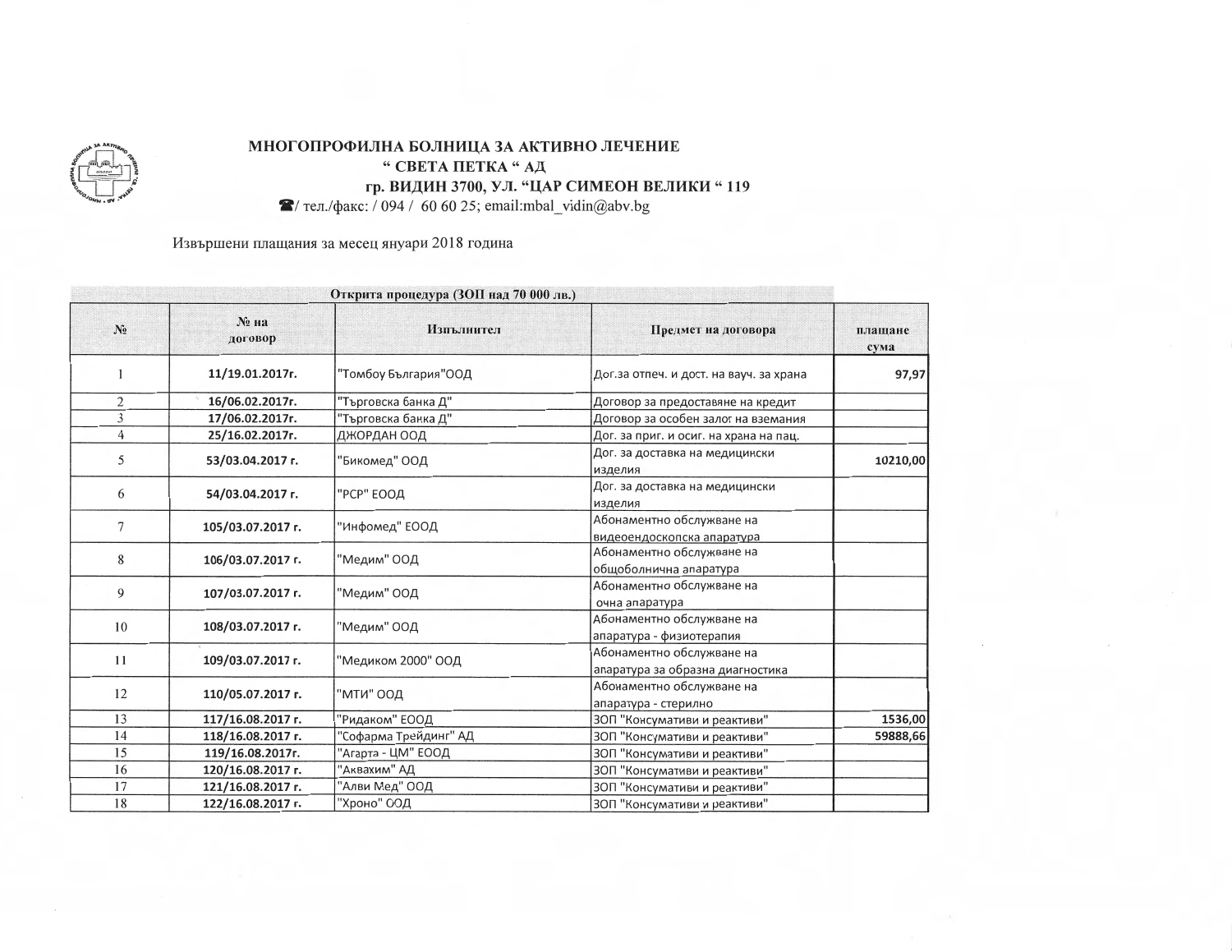| 19 | 123/16.08.2017 r. | 'Булмар МЛ" ООД             | ЗОП "Консумативи и реактиви"             |          |
|----|-------------------|-----------------------------|------------------------------------------|----------|
| 20 | 124/16.08.2017 г. | 'Медитрейд" ООД             | ЗОП "Консумативи и реактиви"             |          |
| 21 | 125/16.08.2017 r. | "МТИ" ООД                   | ЗОП "Консумативи и реактиви"             |          |
| 22 | 126/16.08.2017 r. | "Диасистемс" ЕООД           | ЗОП "Консумативи и реактиви"             |          |
| 23 | 128/28.08.2017 r. | БУЛ БИО -НЦЗПБ" ЕООД        | ЗОП "Консумативи и реактиви"             |          |
| 24 | 129/28.08.2017 г. | Елит Медикал" ООД           | ЗОП "Консумативи и реактиви"             |          |
| 25 | 130/28.08.2017 r. | "Лаб Диагностика" ООД       | ЗОП "Консумативи и реактиви"             |          |
| 26 | 131/28.08.2017 r. | Вега Медикал" ЕООД          | ЗОП "Консумативи и реактиви"             |          |
| 27 | 132/28.08.2017 r. | "Марвена Диагностика" ЕООД  | ЗОП "Консумативи и реактиви"             |          |
| 28 | 134/29.08.2017 г. | "Джи Ес Евро България" ЕООД | ЗОП "Ортопедия и хирургия"               | 5205,00  |
| 29 | 135/29.08.2017 Г. | "Айф Фарма" ООД             | ЗОП "Ортопедия и хирургия"               | 14230,00 |
| 30 | 136/07.09.2017 r. | 'КА - М Медикъл" ЕООД       | ЗОП "Ортопедия и хирургия"               |          |
| 31 | 141/12.09.2017 г. | 'Истлинк България" ООД      | ЗОП "Консумативи и реактиви"             |          |
| 32 | 142/12.09.2017 г. | Елта 90М" ООД               | ЗОП "Консумативи и реактиви"             |          |
| 33 | 146/26.09.2017 г. | Инфомед" ЕООД               | ЗОП "Кардиология"                        |          |
| 34 | 147/26.09.2017 г. | "РСР" ЕООД                  | ЗОП "Кардиология"                        | 720,00   |
| 35 | 148/26.09.2017 г. | Вега Медикал" ЕООД          | ЗОП "Кардиология"                        |          |
| 36 | 149/26.09.2017 г. | "Софарма Трейдинг" АД       | ЗОП "Кардиология"                        |          |
| 37 | 150/26.09.2017 г. | 'Екос Медика" ООД           | 3ОП "Кардиология"                        |          |
| 38 | 156/06.10.2017 г. | 'Б. Браун Медикал" ЕООД     | ЗОП "Кардиология"                        |          |
| 39 | 133/28.11.16      | Петрол Инвест ЕООД          | Договор за периодична доставка на        |          |
|    |                   |                             | компресиран природен газ                 | 12077,74 |
| 40 | 70/16.06.16       | Фьоникс Фарма ЕООД          | дог. за доставка на лекарствени продукти | 8353,21  |
| 41 | 71/16.06.16       | Фьоникс Фарма ЕООД          | дог. за доставка на лекарствени продукти |          |
| 42 | 61/03.05.16       | Търговска Лига НАЦ АД       | дог. за доставка на лекарствени продукти |          |
| 43 | 62/03.05.16       | Търговска Лига НАЦ АД       | дог. за доставка на лекарствени продукти |          |
| 44 | 54/03.05.16       | Медекс ООД                  | дог. за доставка на лекарствени продукти |          |
| 45 | 53/03.05.16       | Дъчмед Интернешънъл ЕООД    | Дог. за доставка на медицински изделия   |          |
| 46 | 58/03.05.16       | Соломед ЕООД                | дог. за доставка на лекарствени продукти |          |
| 47 | 64/03.05.16       | Етропал Трейд ООД           | Дог. за доставка на медицински изделия   |          |

|       | Публична покана(ЗОП под 70 000) |                  |                                      |                 |
|-------|---------------------------------|------------------|--------------------------------------|-----------------|
| $N_2$ | N° на<br>договор                | Изпълнител       | Предмет на договора                  | плащане<br>сума |
| 45    | 18/09.02.2017r.                 | Живас ООД        | Договор за доставка на дезинфектанти |                 |
| 46    | 19/09.02.2017r.                 | 1Б.Браун Медикал | Договор за доставка на дезинфектанти |                 |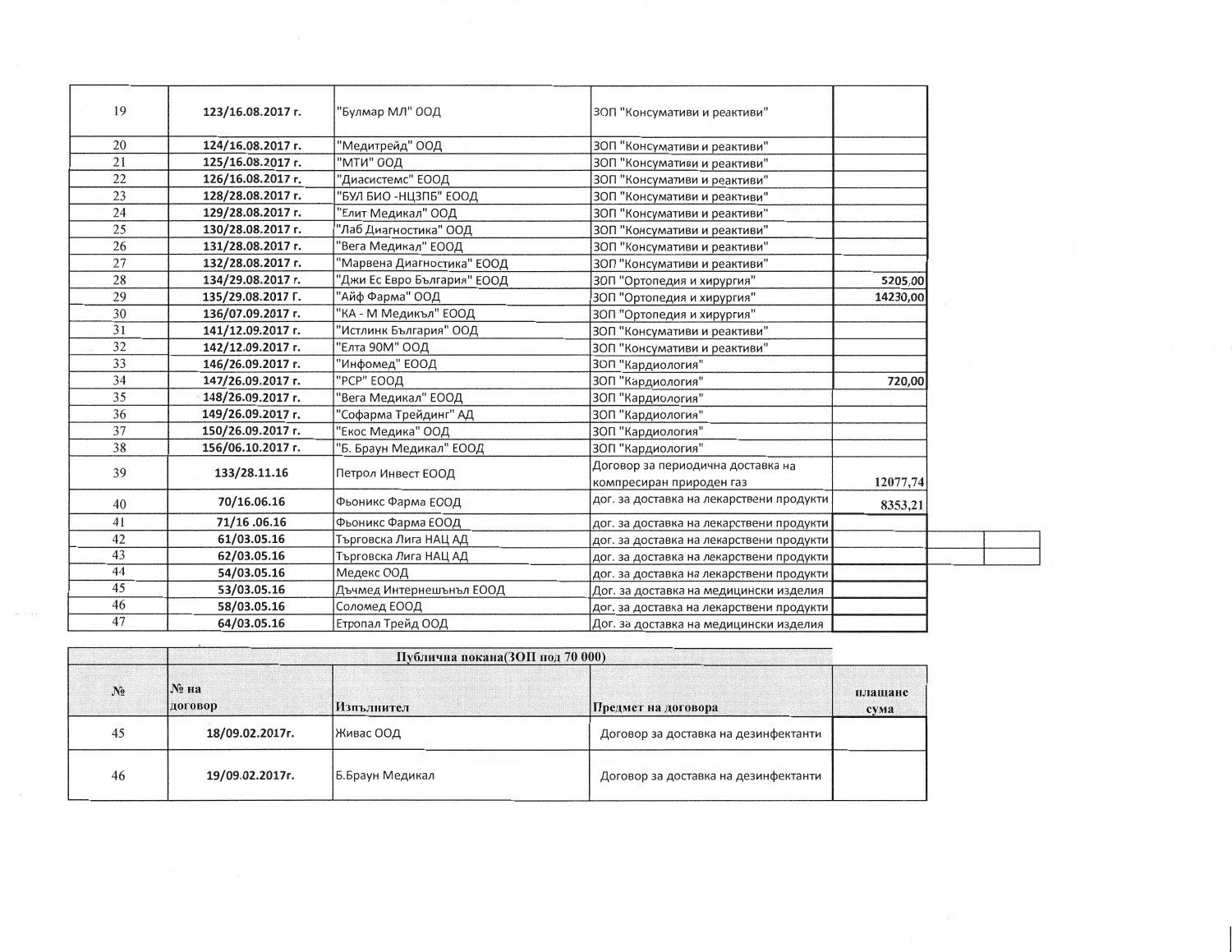| 47 | 20/09.02.2017г.   | Хигиенно Медицинска Индустрия" ЕООД    | Договор за доставка на дезинфектанти                                                                                       |         |
|----|-------------------|----------------------------------------|----------------------------------------------------------------------------------------------------------------------------|---------|
| 48 | 21/09.02.2017r.   | Дезинфектанти                          | Договор за доставка на дезинфектанти                                                                                       |         |
| 49 | 31/09.03.2017 г.  | ДЗИ - ОБЩО ЗАСТРАХОВАНЕ ЕАД            | Дог. за застраховка КАСКО на МПС/СПС/                                                                                      |         |
| 50 | 32/09.03.2017 r.  | Дженерали Застраховане АД              | Дог. за застраховка "Обща гражданска<br>отговорност"                                                                       |         |
| 51 | 33/14.03.2017 г.  | "ЗК Надежда" АД                        | Дог. за застраховка на Професионална<br>отговорност на лечебни заведения,                                                  |         |
| 52 | 34/14.03.2017 г.  | "ЗК Лев Инс" АД                        | Дог. за застраховка "Имущество"                                                                                            |         |
| 53 | 35/14.03.2017 г.  | "ЗК Надежда " АД                       | Дог. за застраховка "Отговорност на<br>ръководители, директори и членове на<br>управителни и надзорни съвети"              |         |
| 54 | 40/22.03.2017r.   | ОЗК - Застраховане АД                  | Дог. за задължителна застраховка<br>"Гражданска отговорност на<br>автомобилистите собственост на МБАЛ<br>"Света Петка" АД" |         |
| 55 | 41/22.03.2017 г.  | ЗАД "Армеец" АД                        | Дог. за застраховка "Злополука на<br>местата/лицата в МПС"                                                                 |         |
| 56 | 98/16.06.2017 г.  | "МЛ- България" АД                      | 30П "Отпадъци"                                                                                                             |         |
| 57 | 170/03.11.2017 г. | "Петрол" АД                            | 30П "Гориво"                                                                                                               |         |
| 58 |                   |                                        |                                                                                                                            |         |
| 59 | 18/09.02.2017     | Живас оод                              | Дог. за доставка на дезинфектанти                                                                                          |         |
| 60 | 19/09.02.2017     | Б.Браун Медикал                        | Дог. за доставка на дезинфектанти                                                                                          |         |
|    |                   |                                        | Дог. за доставка на дезинфектанти                                                                                          |         |
| 61 | 20/09.02.2017     | Хигиенно медицинска индустрия ЕООД     |                                                                                                                            | 1581,82 |
|    |                   |                                        | Дог. за доставка на дезинфектанти                                                                                          |         |
| 62 | 21/09.02.2017     | Дезинфектанти                          |                                                                                                                            |         |
| 63 | 8A/12.01.2017r.   | Виб Консулт                            | Договор за поддръжка на ОМЕКС                                                                                              |         |
| 64 | 59/13.04.2017 г.  | Гама Консулт- Калинкин Прокопов и с-ие | Дог. за абонаментно обслужване на<br>специализиран мед. софтуер                                                            |         |
| 65 | 78/22.05.2017 г.  | "Рувекс" АД                            | Дог. за абонаментно обслужване на<br>водогреен котел и комбинирана горелка                                                 |         |